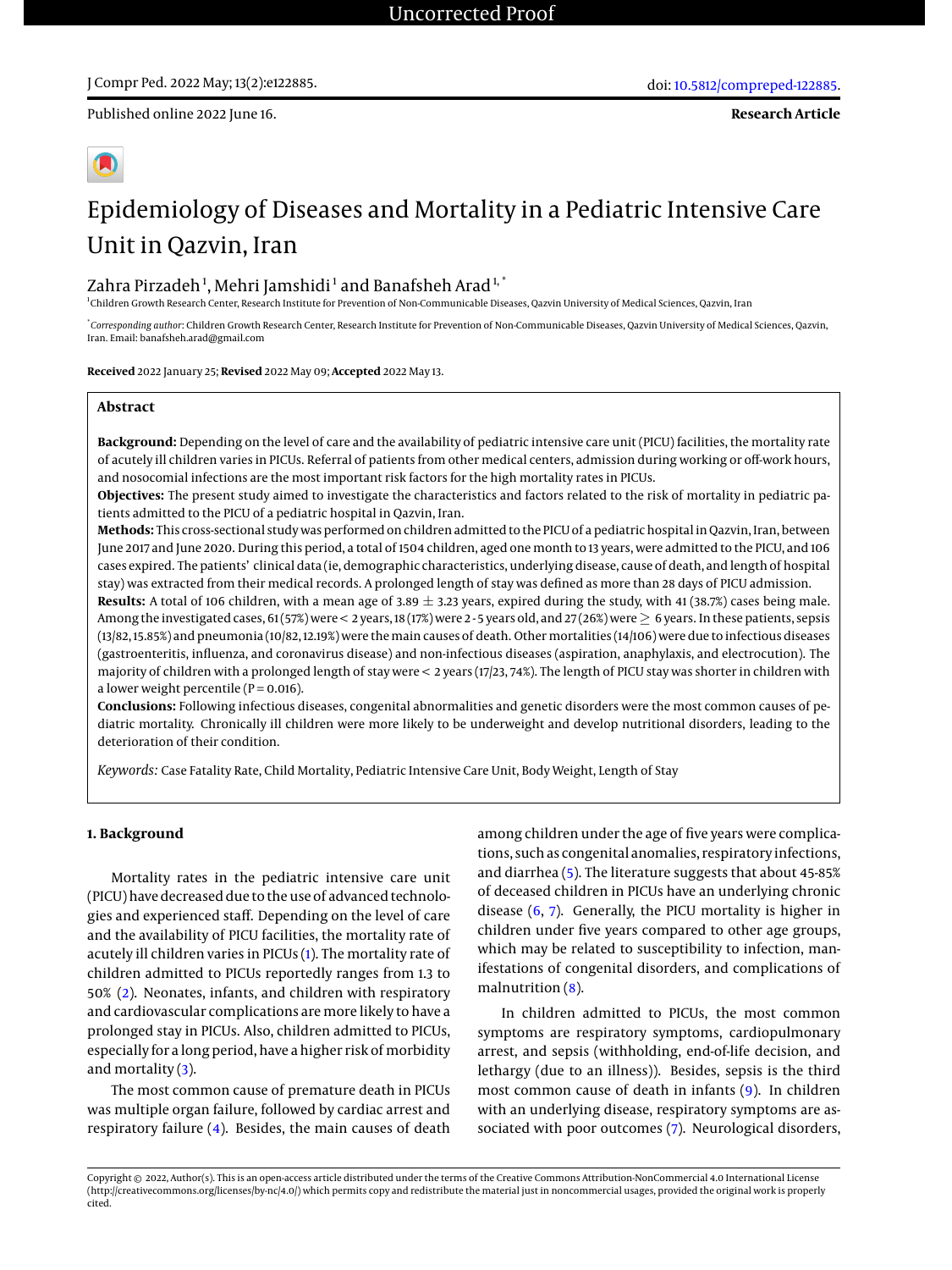followed by congenital heart defects, malignancies, and metabolic disorders, were the most common underlying diseases in these children. The average stay of patients in the PICU was six days  $(6, 7)$  $(6, 7)$  $(6, 7)$ .

#### **2. Objectives**

Without accurate data on pediatric mortality rates, it is not possible to fully discover and address the factors threatening children's lives. There is also no evidence demonstrating the characteristics of children admitted to the PICU of Qazvin Children's Hospital. Therefore, the present study aimed to investigate the demographic characteristics, cause of admission, underlying disorders, length of stay, and cause of death in children who expired in the PICU.

#### **3. Methods**

This cross-sectional study was performed in the PICU of a university pediatric hospital in Qazvin, Iran, during three years (from June 22, 2017 to June 20, 2020). All children, aged between one month and 13 years who had expired in the PICU, were included in this study, and their clinical data was extracted from their records. All eligible cases were reviewed in this study. If some records were incomplete, they were removed from the final analysis. Also, pediatric patients with postoperative, traumatic, and burn injuries were excluded from the study. The medical records of children who expired during this period were reviewed for their clinical characteristics and epidemiological information. It should be noted that in this hospital, a trained pediatrician visited the seven-bed PICU daily.

A total of 1504 children were admitted to the PICU during the study, including 106 expired cases. These cases were studied for the immediate cause of death and the underlying conditions. Age categories at the time of death were < 2, 2 - 5, and  $> 6$  years. A prolonged length of stay (PLS) was defined as more than 28 days of hospital admission [\(2\)](#page-4-1). The PICU length of stay was divided into < 24 hours, 1 - 7 days, 8 - 28 days, and > 28 days.

The Ethics Committee of the Research Department of Qazvin University of Medical Sciences (Qazvin, Iran) approved this study (IR.QUMS.REC.1399.151).

#### *3.1. Statistical Analysis*

The collected data was analyzed using SPSS version 18.0 (IBM Corp., Armonk, New York, USA). Continuous and categorical variables are presented as mean  $\pm$  standard deviation (SD) and frequency (percentage), respectively. P-values less than 0.05 were considered statistically significant.

### **4. Results**

[Table 1](#page-1-0) presents the demographic characteristics of the studied patients. The PICU mortality rate was 106/1504 (7.04%). The mean age of 106 deceased children was 3.89  $\pm$  3.23 years, with 41 (38.7%) cases being male. Among these cases, 61 (57%) were < 2 years, 18 (17%) were 2-5 years, and 27 (26%) were  $\geq 6$  years [\(Table 1\)](#page-1-0).

<span id="page-1-0"></span>

| Table 1. Demographic Characteristics of Expired Children in the PICU <sup>a</sup> |                 |  |  |  |  |
|-----------------------------------------------------------------------------------|-----------------|--|--|--|--|
| <b>Mortality Data</b><br><b>Patients</b>                                          |                 |  |  |  |  |
| Age at death (y)                                                                  | $3.89 \pm 3.23$ |  |  |  |  |
| < 2                                                                               | 61(57)          |  |  |  |  |
| $2 - 5$                                                                           | 18(17)          |  |  |  |  |
| > 5                                                                               | 27(26)          |  |  |  |  |
| <b>Sex</b>                                                                        |                 |  |  |  |  |
| Female                                                                            | 65(61.3)        |  |  |  |  |
| Male                                                                              | 41(38.7)        |  |  |  |  |
| Symptoms at admission <sup>b</sup>                                                |                 |  |  |  |  |
| General                                                                           | 38 (35.8)       |  |  |  |  |
| Respiratory                                                                       | 35(33)          |  |  |  |  |
| Neurological                                                                      | 15(14.2)        |  |  |  |  |
| Gastrointestinal                                                                  | 16(15.2)        |  |  |  |  |
| Dermatological                                                                    | 2(1.8)          |  |  |  |  |
| Place of residence                                                                |                 |  |  |  |  |
| Rural                                                                             | 31(29.2)        |  |  |  |  |
| Urban                                                                             | 75(70.8)        |  |  |  |  |
| <b>Underlying diseases</b>                                                        | 82 (77.35)      |  |  |  |  |
| Developmental delay                                                               | 45(42.4)        |  |  |  |  |
| Length of PICU stay (d)                                                           |                 |  |  |  |  |
| $\leq 1$                                                                          | 15(14)          |  |  |  |  |
| $1 - 7$                                                                           | 33(31)          |  |  |  |  |
| $7 - 28$                                                                          | 35(33)          |  |  |  |  |
| >28                                                                               | 23(22)          |  |  |  |  |
| Mechanical ventilation                                                            | 79 (74.5)       |  |  |  |  |

Data is presented as No.  $(\%)$  or mean  $\pm$  SD.

<sup>b</sup> General symptoms (fever, lethargy and malaise, apnea, cyanosis, and edema), respiratory symptoms (cough and respiratory distress), neurological symptoms (seizure and altered consciousness), gastrointestinal symptoms (vomiting, diarrhea, abdominal pain, and abdominal distension), and dermatological symptoms (petechiae).

[Figure 1](#page-3-0) demonstrates the distribution of underlying diseases among deceased pediatric patients admitted to the PICU. Eighty-two expired children (77.35%) had underlying comorbidities. In these patients, sepsis (13/82, 15.85%) and pneumonia (10/82, 12.19%) were the main causes of death. Other mortalities (14/106) were due to infectious diseases (gastroenteritis, influenza, and coronavirus disease)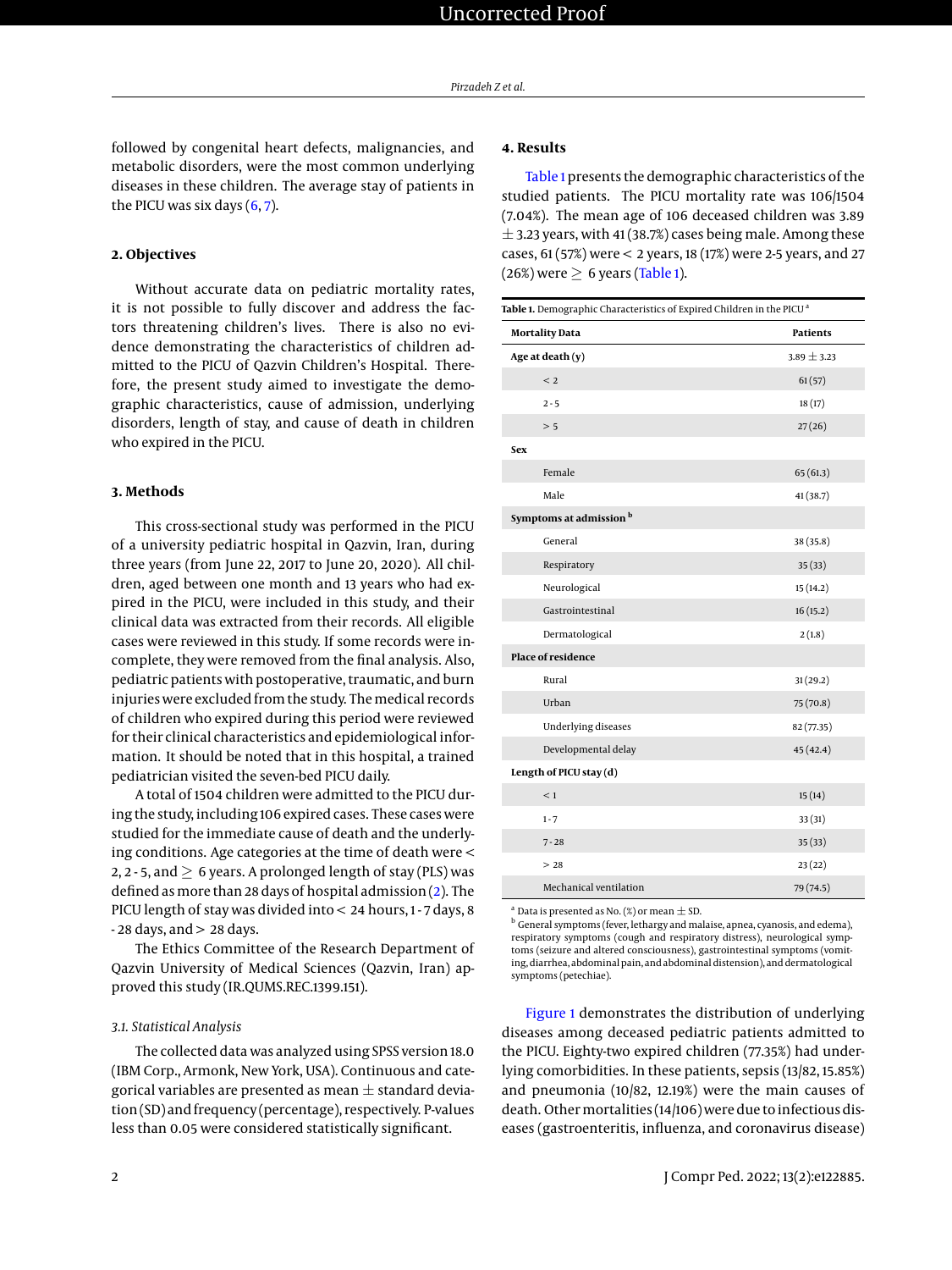and non-infectious diseases (aspiration, anaphylaxis, and electrocution). A large proportion of children who expired in the PICU had developmental delays (45, 42.4%).

The mean length of hospitalization was  $16.7 \pm 21.15$ days (range: 2 hours to 138 days). Most children with PLS were  $< 2$  years (17/23, 74%). There were 7 (30.4%) cases of multiple congenital anomalies, followed by congenital metabolic disorders (3/23, 13%) and spinal muscular atrophy (2, 9%). A boy admitted for electrocution had the longest stay (138 days). [Table 2](#page-3-1) demonstrates the PLS distribution and its association with the weight percentile in deceased children. Among these children, 85 (80.1%) were underweight (weight percentile < 25th percentile), indicating the shorter length of PICU stay in children with a lower weight percentile ( $P = 0.016$ ).

Thirty-one deceased patients (29.2%) were from rural areas, while others were from urban areas. Overall, 25 (23.6%), 22 (20.8%), 31 (29.2%), and 28 (26.4%) patients expired in the spring, summer, autumn, and winter, respectively. Nearly one-third of children (39, 36.8%) expired on weekends, public holidays, and the day before holidays. In this study, information on the parental consanguinity was available for 100 children. Overall, 46 (49%) patients had parents with a consanguineous marriage. In 32 (30.2%) cases, the parents were first cousins; in three cases (2.8%), they were second cousins; and in one case (0.9%), the parents were third cousins. Additionally, 10 (9.4%) parents were consanguineously married at some level. The majority of children whose parents were relatives resided in rural and suburban areas (32, 66.7%), while the rest of them lived in urban areas (16, 33.3%) ( $P = 0.04$ ). Congenital anomalies (10, 21.7%) and metabolic disorders (8, 17.3%) were more prevalent in these patients.

#### **5. Discussion**

The present study aimed to determine the main factors associated with PICU mortality to offer better healthcare services to pediatric patients. The majority of cases were < 2 years and had a longer PLS compared to other age groups. Moreover, the length of PICU stay was significantly shorter in children with a lower weight percentile. Also, sepsis and pneumonia were the main causes of death.

Most patients in this study were female, which contradicts the findings of studies by Novianti et al. and Meert et al. [\(4,](#page-4-3) [10,](#page-4-9) [11\)](#page-4-10). However, other studies did not indicate any sex differences in deceased children [\(7,](#page-4-6) [12-](#page-4-11)[14\)](#page-4-12). Similarly, a study by Lornejad et al. reported lethargy, weakness, cyanosis, and respiratory symptoms as the most common patient complaints [\(15\)](#page-4-13). In this study, the three main causes of death were sepsis in 35 patients (33%), pneumonia in 20 patients  $(18.8%) (16, 17)$  $(18.8%) (16, 17)$  $(18.8%) (16, 17)$  $(18.8%) (16, 17)$ , and renal failure in 12 patients

J Compr Ped. 2022; 13(2):e122885. 3

(11.3%), which is in line with the findings of a study by Seifu et al., [\(4\)](#page-4-3) reporting septic shock as the most common cause of mortality in PICUs (Takur). Also, some evidence suggests that most children were admitted to PICUs with respiratory symptoms  $(6, 7, 18)$  $(6, 7, 18)$  $(6, 7, 18)$  $(6, 7, 18)$  $(6, 7, 18)$ . Based on the results, underweight children were more likely to expire than children with normal growth and development and a shorter PICU stay.

Evidence suggests that the PLS of dying pediatric patients in PICUs is increasing over time. Regarding the mean PICU stay, the current study reported similar results to those reported in studies by Novianti et al. and Naghib et al.  $(11, 12)$  $(11, 12)$  $(11, 12)$  whereas Punchak et al.  $(14)$  reported a shorter length of stay (two days). The rate of PLS varies in different reports due to differences in the severity of illness, diversity of diagnoses, and experience level of personnel in different centers. In this study, the number of patients with PLS (22%) was higher than that of a study by Miura et al. (2.4%) [\(3\)](#page-4-2). Multiple congenital anomalies were the most common diagnosis in the present study and the study by Naghib et al. [\(12\)](#page-4-11). Also, undernutrition was detected in the majority of deceased children with a shorter PICU stay due to malnutrition and immunodeficiency.

Few studies have investigated the PICU mortality in different seasons. In the current study, there was no significant difference regarding the mortality rate in terms of season, which is in line with the findings of a review study by Williams and colleagues. It is worth mentioning that 37.62% (412/1095) of children expired on pre-holidays or holidays. However, the mortality rate was almost equal in working and off-work hours, which contradicts their results [\(19\)](#page-4-17). Generally, the rate of consanguineous marriage is high in Iran, especially in rural areas [\(20\)](#page-5-0), which suggests the importance of genetic counseling, particularly for consanguineous marriages [\(21\)](#page-5-1) and residents of rural areas. Nearly one-third of the population in this province (Qazvin, Iran) is settled in rural areas, and 29.2% of deaths occur in these areas. Therefore, there was no significant difference in the mortality rate of critically ill children residing in urban and rural areas.

Based on the current findings, underweight children were more likely to die than children with normal growth and development; they also had a shorter PICU stay. In this regard, Nangalu et al. found that child mortality was higher in the first 24 hours of admission in underweight infants, which is in line with the findings of the present study [\(22\)](#page-5-2). In a study by Ventura, undernutrition was a risk factor for a longer PICU stay and survival [\(23\)](#page-5-3). The mortality rates of underweight children and children with malnutrition were higher than the general PICU population. Chronic illness, anorexia, and frequent hospitalization were expected in underweight children and children with malnutrition. It is known that malnutrition reduces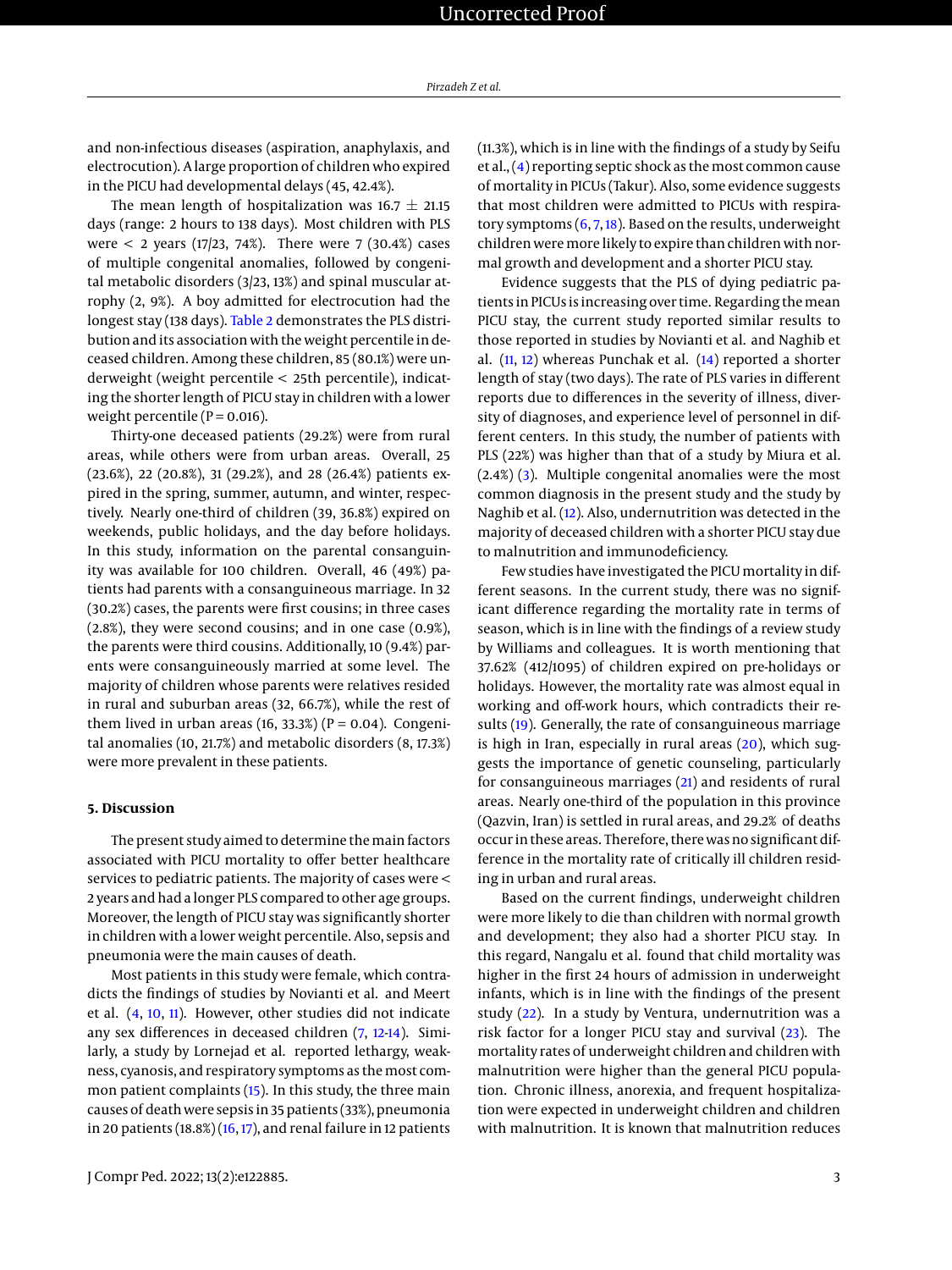# Uncorrected Proof

<span id="page-3-0"></span>

|  |  | Figure 1. Prevalence of underlying diseases in 82 out of 106 deceased children in the PICU |  |
|--|--|--------------------------------------------------------------------------------------------|--|
|  |  |                                                                                            |  |

<span id="page-3-1"></span>

| Table 2. The Length of Hospital Stay and Its Association with the Weight Percentile in 106 Deceased Children <sup>a</sup> |                          |                   |              |         |  |  |  |
|---------------------------------------------------------------------------------------------------------------------------|--------------------------|-------------------|--------------|---------|--|--|--|
| Length of PICU Stay (d)                                                                                                   | <b>Weight Percentile</b> |                   |              | P-Value |  |  |  |
|                                                                                                                           | $< 25 (N = 85)$          | $25 - 90(N = 16)$ | $> 90 (N=3)$ |         |  |  |  |
| $\leq 1$                                                                                                                  | 13(15.35)                | 2(12.5)           | $\mathbf{0}$ |         |  |  |  |
| $1 - 7$                                                                                                                   | 25(29.4)                 | 3(18.8)           | 3(100)       | 0.016   |  |  |  |
| $8 - 28$                                                                                                                  | 32 (37.65)               | 3(18.8)           | $\mathbf{0}$ |         |  |  |  |
| >28                                                                                                                       | 15(17.6)                 | 8(50.0)           | $\mathbf 0$  |         |  |  |  |

<sup>a</sup> Values are expressed as No. (%).

the level of immunity and makes these children susceptible to infections. Therefore, in addition to treating and controlling the underlying disease, improvement of the nutritional value of foods consumed by children, promotion of healthy diets, and replacement of micronutrients [\(24\)](#page-5-4) should be considered.

The present study had several limitations. Although the studied center is the main pediatric referral hospital in Qazvin, Iran, the external validity of the current study was limited to the gathered data from a single center. Given the retrospective design of this study, some information may be missing. Also, no data was available concerning the patient outcomes after hospital discharge; specifically, data related to deaths after discharge might have been lost. Nevertheless, some aspects of this study require further investigation. Due to the lack of sufficient data in Iran, follow-up

studies on pediatric patients who expire in PICUs or survive are highly recommended. Moreover, longitudinal followup studies are needed in Iran to assess the quality of life and educational level of the parents, long-term survival, and comorbidities of PICU survivors.

#### *5.1. Conclusions*

Following infectious diseases, congenital abnormalities and genetic disorders were the most common causes of pediatric mortality. In this study, a high percentage of children had an underlying congenital disease. Since consanguineous marriage is common in this region, genetic counseling before marriage can be a reasonable approach. It has been shown that nutritional disorders are more common in chronically ill children and contribute to the deterioration of their condition. Underweight children were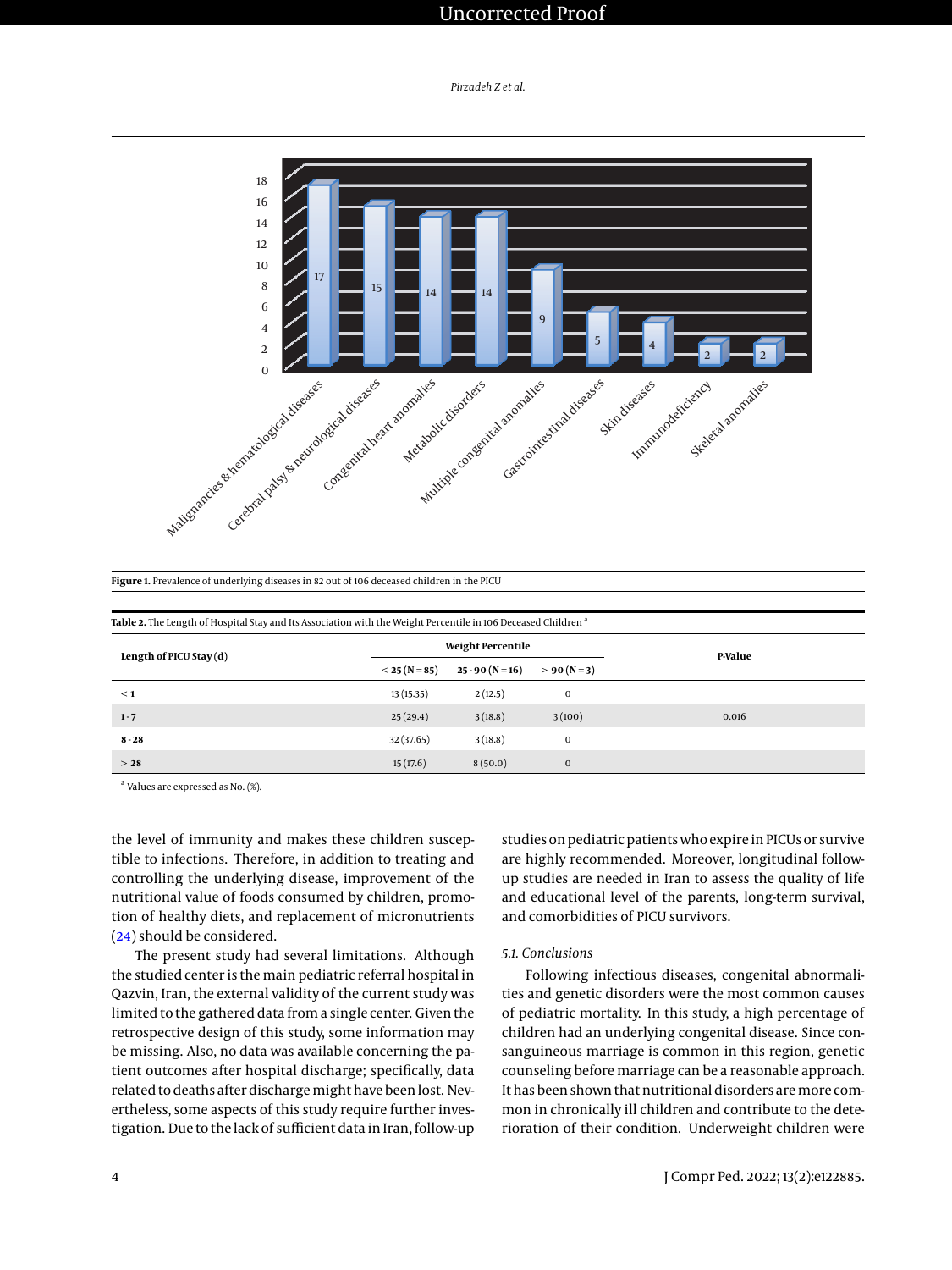more prone to critical diseases, with a shorter PICU stay and more susceptibility to infections; the PICU mortality was also higher in these children. Therefore, proper nutrition and supply of proteins and micronutrients are essential.

#### **Acknowledgments**

The authors wish to thank all the contributors to this study at the PICU of Qazvin Children's Hospital, affiliated to Qazvin University of Medical Sciences (Qazvin, Iran), as well as the staff of the clinical research center for their assistance in preparing this manuscript for publication.

#### **Footnotes**

**Authors' Contribution:** Z.P.: study concept and design, critical revision of the manuscript for important intellectual content, and study supervision; M.J.: administrative, technical, and material support; and B.A.: analysis and interpretation of data, statistical analysis, and drafting of the manuscript. All the authors participated in collecting clinical data.

**Conflict of Interests:** There is no conflict of interest to declare.

**Data Reproducibility:** It was not declared by the authors. **Ethical Approval:** This study was approved under the ethical approval code, IR.QUMS.REC.1399.151.

**Funding/Support:** There was no funding or support for this study.

**Informed Consent:** The informed consent form was uploaded in the Supplementary Files during submission.

#### **References**

- <span id="page-4-0"></span>1. Valavi E, Aminzadeh M, Shirvani E, Jaafari L, Madhooshi S. The Main Causes of Mortality in Pediatric Intensive Care Unit in South West of Iran. *Zahedan J Res Med Sci*. 2018;**20**(4). doi: [10.5812/zjrms.63006.](http://dx.doi.org/10.5812/zjrms.63006)
- <span id="page-4-1"></span>2. Procter C, Morrow B, Pienaar G, Shelton M, Argent A. Outcomes following admission to paediatric intensive care: A systematic review. *J Paediatr Child Health*. 2021;**57**(3):328–58. doi: [10.1111/jpc.15381.](http://dx.doi.org/10.1111/jpc.15381) [PubMed: [33577142\]](http://www.ncbi.nlm.nih.gov/pubmed/33577142).
- <span id="page-4-2"></span>3. Miura S, Fukushima M, Kurosawa H, Kimura S. Epidemiology of long-stay patients in the pediatric intensive care unit: prevalence, characteristics, resource consumption and complications. *Z Gesundh Wiss*. 2020:1–9. doi: [10.1007/s10389-020-01282-3.](http://dx.doi.org/10.1007/s10389-020-01282-3) [PubMed: [32421088\]](http://www.ncbi.nlm.nih.gov/pubmed/32421088). [PubMed Central: [PMC7223791\]](https://www.ncbi.nlm.nih.gov/pmc/articles/PMC7223791).
- <span id="page-4-3"></span>4. Seifu A, Eshetu O, Tafesse D, Hailu S. Admission pattern, treatment outcomes, and associated factors for children admitted to pediatric intensive care unit of Tikur Anbessa specialized hospital, 2021: a retrospective cross-sectional study. *BMC Anesthesiol*. 2022;**22**(1):13. doi: [10.1186/s12871-021-01556-7.](http://dx.doi.org/10.1186/s12871-021-01556-7) [PubMed: [34991462\]](http://www.ncbi.nlm.nih.gov/pubmed/34991462). [PubMed Central: [PMC8734244\]](https://www.ncbi.nlm.nih.gov/pmc/articles/PMC8734244).
- <span id="page-4-4"></span>5. Lum LCS. Reducing PICU Mortality in Resource-Limited Settings. *Pediatr Crit Care Med*. 2020;**21**(11):1007–8. doi: [10.1097/PCC.0000000000002416.](http://dx.doi.org/10.1097/PCC.0000000000002416) [PubMed: [33136989\]](http://www.ncbi.nlm.nih.gov/pubmed/33136989).
- <span id="page-4-5"></span>6. Launes C, Cambra FJ, Jordan I, Palomeque A. Withholding or withdrawing life-sustaining treatments: an 8-yr retrospective review in a Spanish pediatric intensive care unit. *Pediatr Crit Care Med*. 2011;**12**(6):e383–5. doi: [10.1097/PCC.0b013e31820aba5b.](http://dx.doi.org/10.1097/PCC.0b013e31820aba5b) [PubMed: [21263365\]](http://www.ncbi.nlm.nih.gov/pubmed/21263365).
- <span id="page-4-6"></span>7. Bobillo-Perez S, Segura S, Girona-Alarcon M, Felipe A, Balaguer M, Hernandez-Platero L, et al. End-of-life care in a pediatric intensive care unit: the impact of the development of a palliative care unit. *BMC Palliat Care*. 2020;**19**(1):74. doi: [10.1186/s12904-020-00575-4.](http://dx.doi.org/10.1186/s12904-020-00575-4) [PubMed: [32466785\]](http://www.ncbi.nlm.nih.gov/pubmed/32466785). [PubMed Central: [PMC7254653\]](https://www.ncbi.nlm.nih.gov/pmc/articles/PMC7254653).
- <span id="page-4-7"></span>8. Purcell LN, Prin M, Sincavage J, Kadyaudzu C, Phillips MR, Charles A. Outcomes Following Intensive Care Unit Admission in a Pediatric Cohort in Malawi. *J Trop Pediatr*. 2020;**66**(6):621–9. doi: [10.1093/tropej/fmaa025.](http://dx.doi.org/10.1093/tropej/fmaa025) [PubMed: [32417909\]](http://www.ncbi.nlm.nih.gov/pubmed/32417909).
- <span id="page-4-8"></span>9. Siroosbakht S, Aarabi N, Rezakhaniha B. Bathing or Not Bathing: Which Is Better for Umbilical Cord Separation Time and Bacterial Colonization in Neonates? *Arch Pediatr Infect Dis*. 2020;**9**(2). doi: [10.5812/pedinfect.104100.](http://dx.doi.org/10.5812/pedinfect.104100)
- <span id="page-4-9"></span>10. Meert K, Banks R, Holubkov R, Pollack M. 331: Morbidity and Mortality in Critically Ill Children, Part 2: Details Derived from Individual Patients. *Crit Care Med*. 2020;**48**(1):148. doi: [10.1097/01.ccm.0000619680.13071.39.](http://dx.doi.org/10.1097/01.ccm.0000619680.13071.39)
- <span id="page-4-10"></span>11. Novianti A, Siahaan E, Utami B, Fathan T, Puspaningtyas N, Prawira Y, et al. Abstract P-449: Patient Characteristics and Outcomes in Pediatric Intensive Care Unit Cipto Mangunkusumo Hospital in 2017. *Pediatr Crit Care Med*. 2018;**19**. doi: [10.1097/01.pcc.0000537906.66304.c2.](http://dx.doi.org/10.1097/01.pcc.0000537906.66304.c2)
- <span id="page-4-11"></span>12. Naghib S, van der Starre C, Gischler SJ, Joosten KF, Tibboel D. Mortality in very long-stay pediatric intensive care unit patients and incidence of withdrawal of treatment. *Intensive Care Med*. 2010;**36**(1):131–6. doi: [10.1007/s00134-009-1693-z.](http://dx.doi.org/10.1007/s00134-009-1693-z) [PubMed: [19855954\]](http://www.ncbi.nlm.nih.gov/pubmed/19855954).
- 13. Rahbar M, Ahmadi M, Lornejad HR, Habibelahi A, Sanaei-Shoar T, Mesdeaghinia AR. Mortality causes in children 1–59 Months in Iran. *Iran J Public Health*. 2013;**42**(Supple1):93.
- <span id="page-4-12"></span>14. Punchak M, Hall K, Seni A, Buck WC, DeUgarte DA, Hartford E, et al. Epidemiology of Disease and Mortality From a PICU in Mozambique. *Pediatr Crit Care Med*. 2018;**19**(11):e603–10. doi: [10.1097/PCC.0000000000001705.](http://dx.doi.org/10.1097/PCC.0000000000001705) [PubMed: [30063654\]](http://www.ncbi.nlm.nih.gov/pubmed/30063654). [PubMed Central: [PMC6218274\]](https://www.ncbi.nlm.nih.gov/pmc/articles/PMC6218274).
- <span id="page-4-13"></span>15. Lornejad HR, Amiri M, Barakati SH, Motlagh ME, Kelishadi R, Poursafa P. Mortality Inequality in 1-59 Months Children Across Iranian Provinces: Referring System and Determinants of Death Based on Hospital Records. *Int J Prev Med*. 2013;**4**(3):265–70. [PubMed Central: [PMC3634164\]](https://www.ncbi.nlm.nih.gov/pmc/articles/PMC3634164).
- <span id="page-4-14"></span>16. Khosravi A, Taylor R, Naghavi M, Lopez AD. Mortality in the Islamic Republic of Iran, 1964-2004. *Bull World Health Organ*. 2007;**85**(8):607– 14. doi: [10.2471/blt.06.038802.](http://dx.doi.org/10.2471/blt.06.038802) [PubMed: [17768519\]](http://www.ncbi.nlm.nih.gov/pubmed/17768519). [PubMed Central: [PMC2636375\]](https://www.ncbi.nlm.nih.gov/pmc/articles/PMC2636375).
- <span id="page-4-15"></span>17. Fallahzadeh MA, Abdehou ST, Hassanzadeh J, Fallhzadeh F, Fallahzadeh MH, Malekmakan L. Pattern of in-hospital pediatric mortality over a 3-year period at University teaching hospitals in Iran. *Indian J Crit Care Med*. 2015;**19**(6):311–5. doi: [10.4103/0972-5229.158257.](http://dx.doi.org/10.4103/0972-5229.158257) [PubMed: [26195856\]](http://www.ncbi.nlm.nih.gov/pubmed/26195856). [PubMed Central: [PMC4478671\]](https://www.ncbi.nlm.nih.gov/pmc/articles/PMC4478671).
- <span id="page-4-16"></span>18. Pollack MM, Holubkov R, Funai T, Clark A, Berger JT, Meert K, et al. Pediatric intensive care outcomes: development of new morbidities during pediatric critical care. *Pediatr Crit Care Med*. 2014;**15**(9):821–7. doi: [10.1097/PCC.0000000000000250.](http://dx.doi.org/10.1097/PCC.0000000000000250) [PubMed: [25226501\]](http://www.ncbi.nlm.nih.gov/pubmed/25226501). [PubMed Central: [PMC4221484\]](https://www.ncbi.nlm.nih.gov/pmc/articles/PMC4221484).
- <span id="page-4-17"></span>19. Williams V, Jaiswal N, Chauhan A, Pradhan P, Jayashree M, Singh M. Time of Pediatric Intensive Care Unit Admission and Mortality: A Systematic Review and Meta-Analysis. *J Pediatr Intensive Care*. 2020;**9**(1):1– 11. doi: [10.1055/s-0039-3399581.](http://dx.doi.org/10.1055/s-0039-3399581) [PubMed: [31984150\]](http://www.ncbi.nlm.nih.gov/pubmed/31984150). [PubMed Central: [PMC6978166\]](https://www.ncbi.nlm.nih.gov/pmc/articles/PMC6978166).